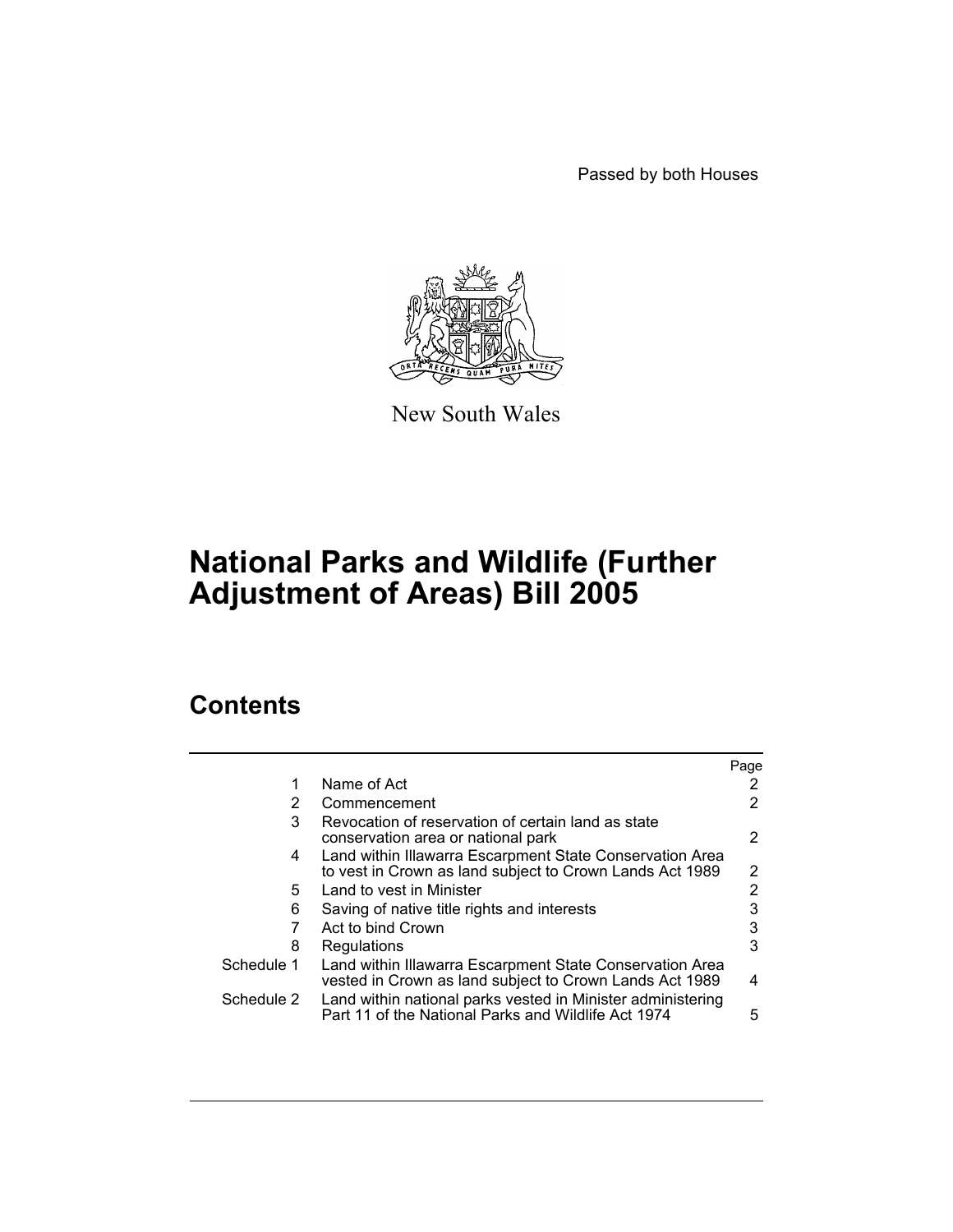*I certify that this PUBLIC BILL, which originated in the LEGISLATIVE ASSEMBLY, has finally passed the LEGISLATIVE COUNCIL and the LEGISLATIVE ASSEMBLY of NEW SOUTH WALES.*

> *Clerk of the Legislative Assembly. Legislative Assembly, Sydney, , 2005*



New South Wales

# **National Parks and Wildlife (Further Adjustment of Areas) Bill 2005**

Act No , 2005

An Act to revoke the reservation under the *National Parks and Wildlife Act 1974* of certain areas of land as state conservation area or national park; and for other purposes.

*I have examined this Bill, and find it to correspond in all respects with the Bill as finally passed by both Houses.*

*Chairman of Committees of the Legislative Assembly.*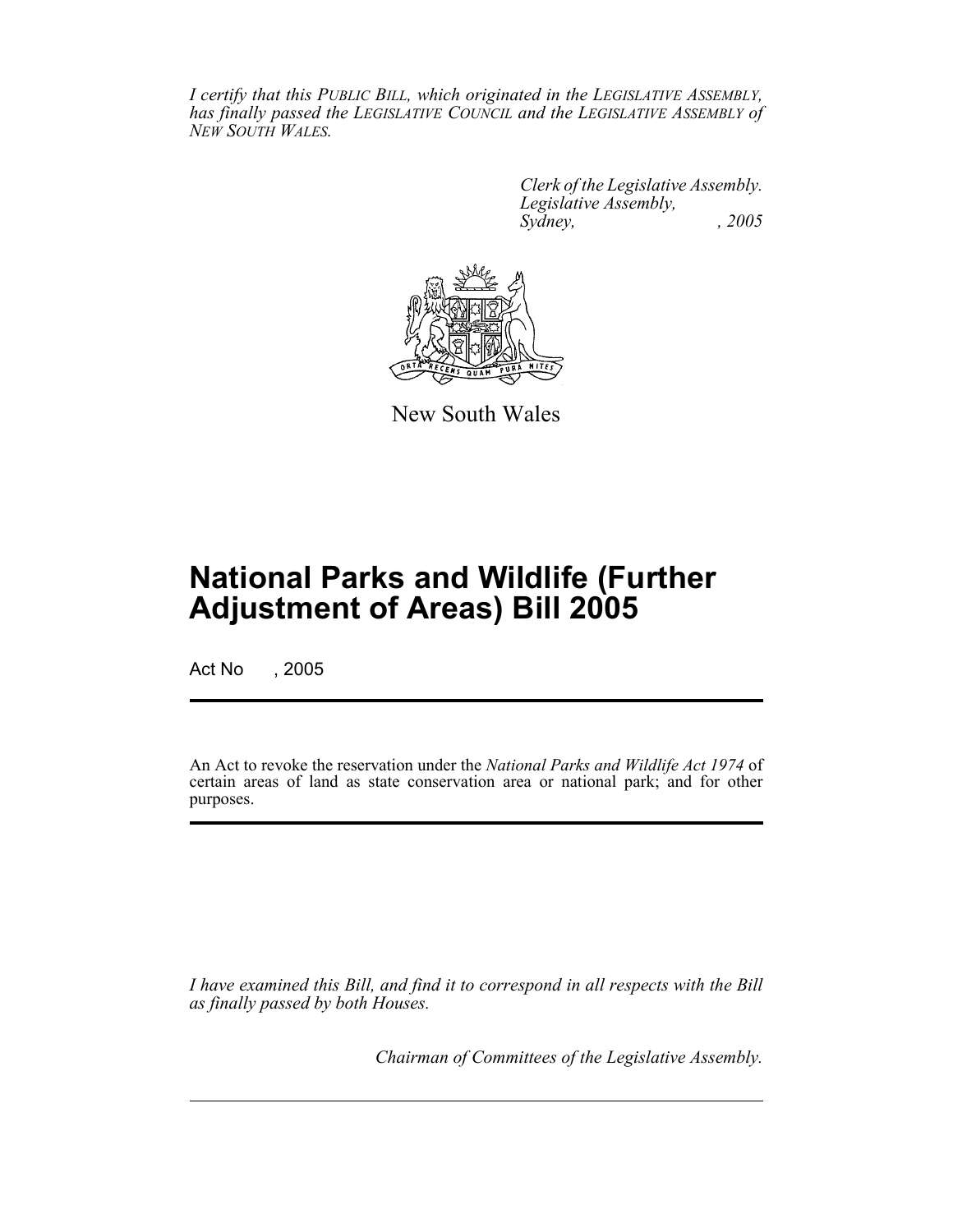### **The Legislature of New South Wales enacts:**

#### **1 Name of Act**

This Act is the *National Parks and Wildlife (Further Adjustment of Areas) Act 2005*.

#### **2 Commencement**

This Act commences on a day or days to be appointed by proclamation.

#### **3 Revocation of reservation of certain land as state conservation area or national park**

The reservation under the *National Parks and Wildlife Act 1974* as state conservation area or national park of land described in Schedule 1 or 2 is revoked.

#### **4 Land within Illawarra Escarpment State Conservation Area to vest in Crown as land subject to Crown Lands Act 1989**

On the revocation under this Act of the reservation as state conservation area of land described in Schedule 1, that land:

- (a) is vested in the Crown for an estate in fee simple, freed and discharged from all trusts, obligations, estates, interests and rights of way or other easements, and
- (b) is subject to the *Crown Lands Act 1989*.

## **5 Land to vest in Minister**

- (1) On the revocation under this Act of the reservation as national park of land described in Schedule 2, that land vests in the Minister administering Part 11 of the *National Parks and Wildlife Act 1974* on behalf of the Crown for the purposes of that Part for an estate in fee simple, freed and discharged from:
	- (a) all trusts, obligations, estates, interests, rights of way or other easements, and
	- (b) any dedication, reservation, Crown grant or vesting to which the land was subject, and any such dedication, reservation, grant or vesting is revoked.
- (2) The Minister is not to transfer under Part 11 of the *National Parks and Wildlife Act 1974*:
	- (a) the whole or any part of the land described Schedule 2, or
	- (b) any interest in that land,

unless other land is first transferred into the national park estate as compensation for the excision of that land (being other land the Minister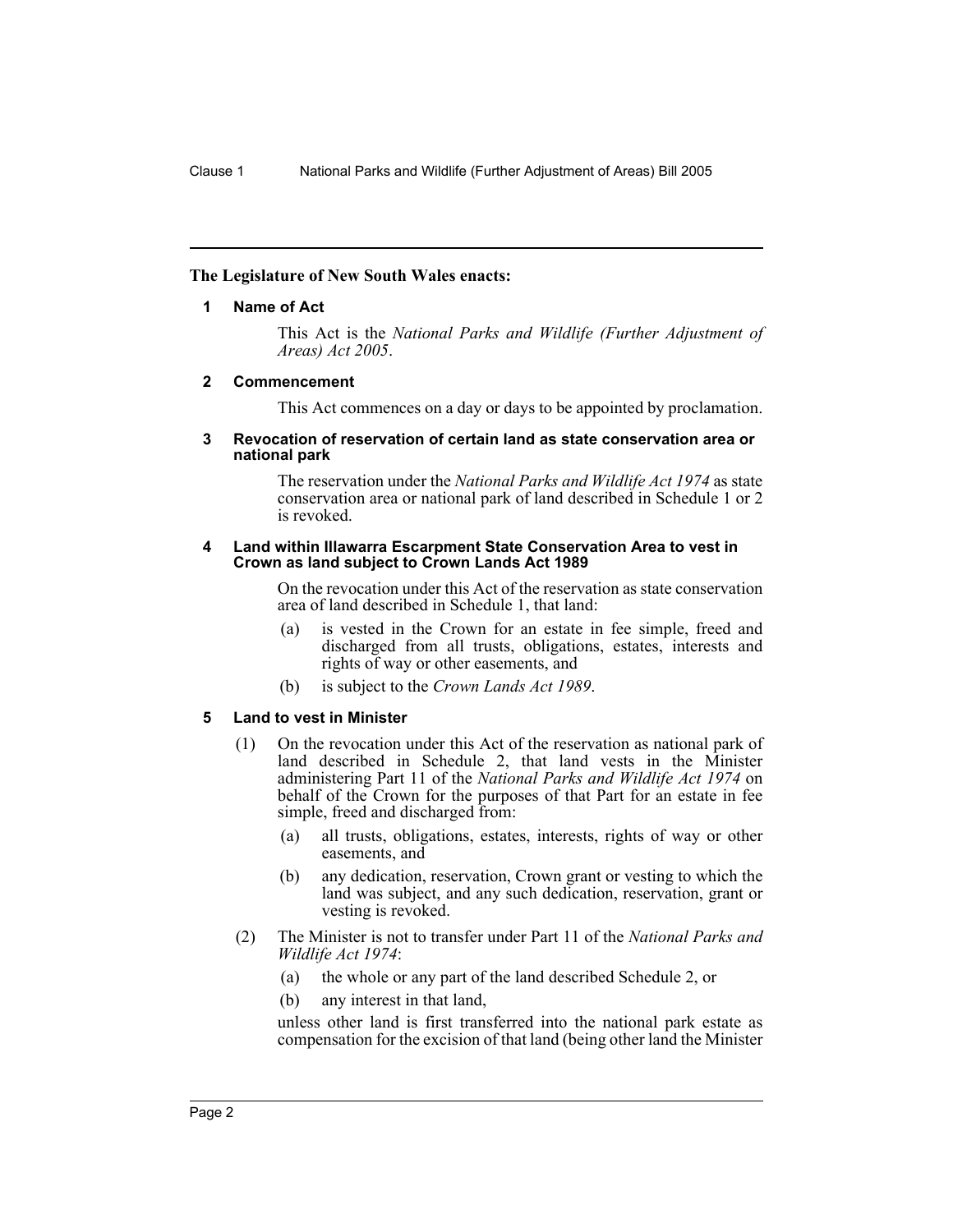is satisfied is of equal or greater conservation value in terms of natural and cultural heritage).

(3) For the purposes of subsection (2), the *national park estate* comprises land reserved under the *National Parks and Wildlife Act 1974* or land acquired by the Minister under Part 11 of that Act for the purposes of its reservation under that Act.

#### **6 Saving of native title rights and interests**

- (1) This Act does not operate to extinguish any native title rights and interests existing in relation to the land described in Schedule 1 or 2 immediately before its vesting by section 4 or 5.
- (2) This section does not affect any extinguishment of native title rights and interests by the operation of the *Native Title Act 1993* of the Commonwealth or the *Native Title (New South Wales) Act 1994*.
- (3) Words and expressions used in this section have the same meanings as they have in the *Native Title Act 1993* of the Commonwealth.

### **7 Act to bind Crown**

This Act binds the Crown in right of New South Wales and, in so far as the legislative power of the Parliament of New South Wales permits, the Crown in all its other capacities.

#### **8 Regulations**

- (1) The Governor may make regulations, not inconsistent with this Act, for or with respect to any matter that by this Act is required or permitted to be prescribed or that is necessary or convenient to be prescribed for carrying out or giving effect to this Act.
- (2) The regulations may contain provisions of a savings or transitional nature consequent on the enactment of this Act.
- (3) Any such provision may, if the regulations so provide, take effect from the date of commencement of this Act or a later date.
- (4) To the extent to which any such provision takes effect from a date that is earlier than the date of its publication in the Gazette, the provision does not operate so as:
	- (a) to affect, in a manner prejudicial to any person (other than the State or an authority of the State), the rights of that person existing before the date of its publication, or
	- (b) to impose liabilities on any person (other than the State or an authority of the State) in respect of anything done or omitted to be done before the date of its publication.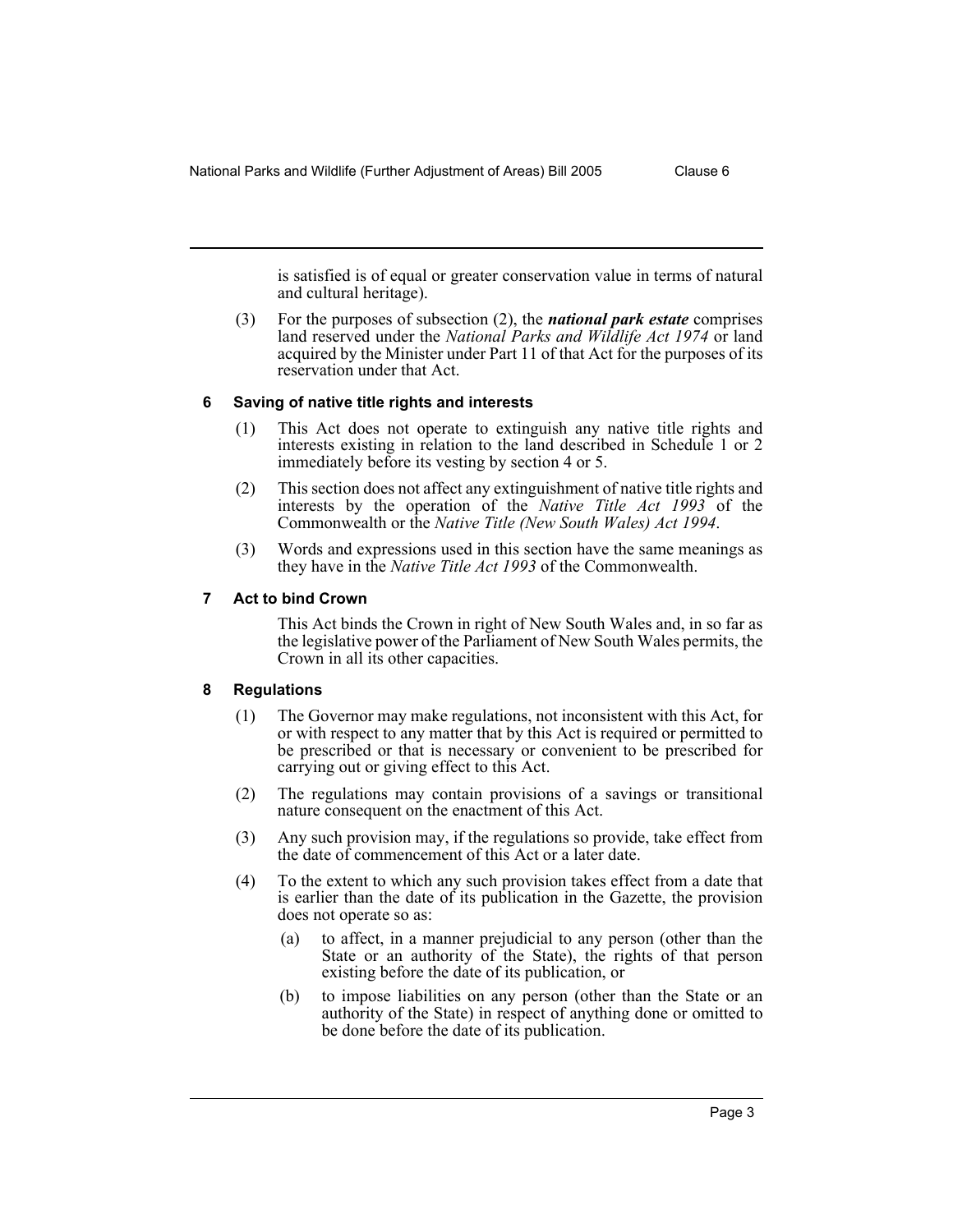National Parks and Wildlife (Further Adjustment of Areas) Bill 2005

Schedule 1 Land within Illawarra Escarpment State Conservation Area vested in Crown as land subject to Crown Lands Act 1989

# **Schedule 1 Land within Illawarra Escarpment State Conservation Area vested in Crown as land subject to Crown Lands Act 1989**

(Sections 3 and 4)

The land within:

- (a) lot 2 in DP 1083121, and
- (b) those parts of lot 31 in DP 1083116 that were within Illawarra Escarpment State Conservation Area immediately before the commencement of section 3.